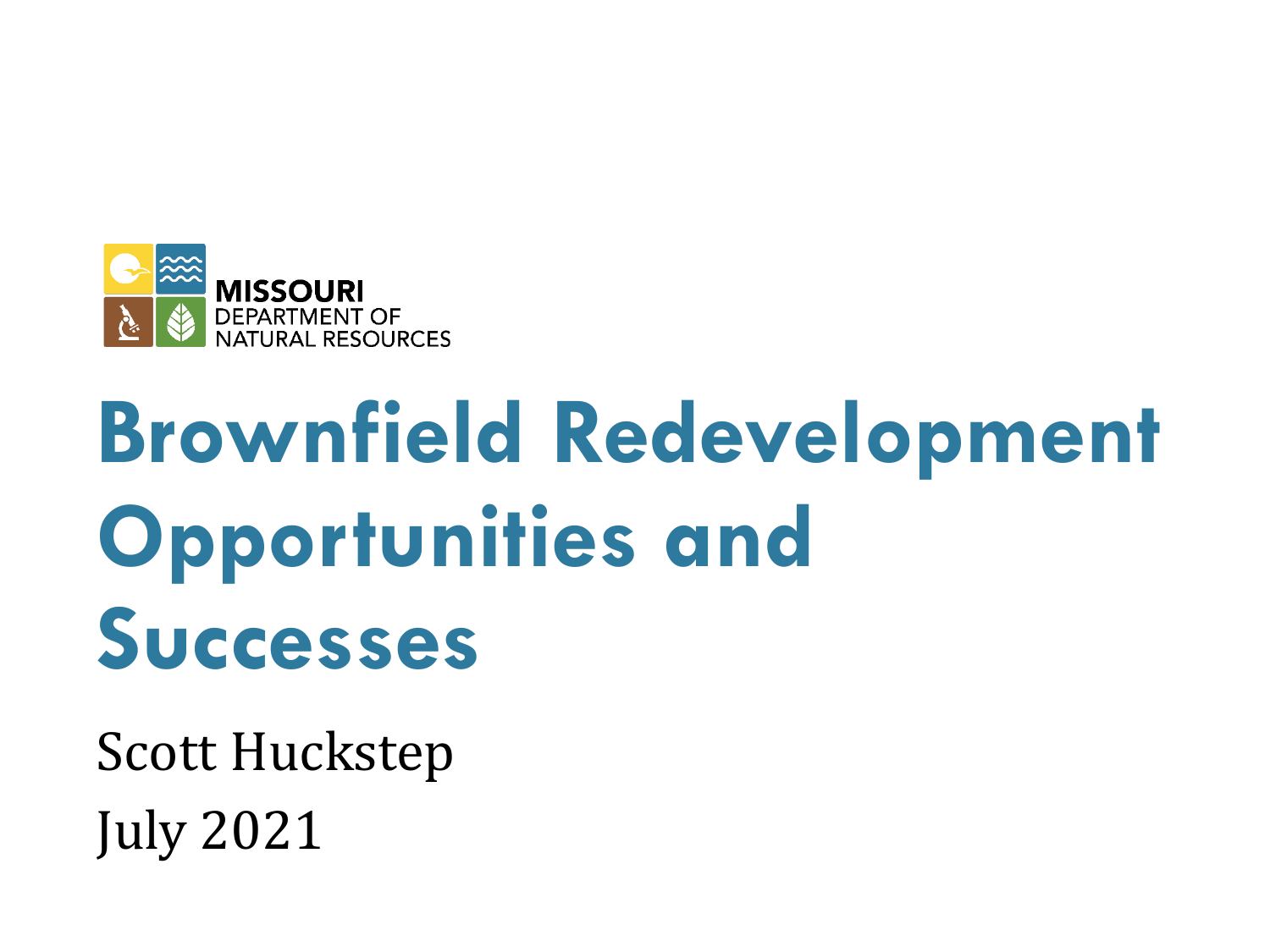#### *Brownfield Redevelopment Process*

| <b>Setting the Stage</b>          |                                    |  |
|-----------------------------------|------------------------------------|--|
| <b>Build a Time Line</b>          | <b>Gather Resource Information</b> |  |
| <b>Start with the End in Mind</b> | <b>Throughout the Project</b>      |  |
|                                   |                                    |  |

| $\overline{2}$ | <b>Community Engagement / Build Partnerships</b> |                           |
|----------------|--------------------------------------------------|---------------------------|
|                | <b>Outreach</b>                                  | <b>Identify Partners</b>  |
|                | <b>Notification and Gather Input</b>             | <b>Leverage Resources</b> |

| 3 | Inventory                                                                |                  |  |
|---|--------------------------------------------------------------------------|------------------|--|
|   | <b>Discover</b>                                                          | <b>Screening</b> |  |
|   | Locate and List Potential Brownfields   Identify Suspected Contamination |                  |  |

| 4 | <b>Assessment</b>                    |                                |  |
|---|--------------------------------------|--------------------------------|--|
|   | <b>Phase I</b>                       | <b>Phase II</b>                |  |
|   | <b>History of Site and Ownership</b> | <b>Sample for Contaminants</b> |  |

| 5 | <b>Planning</b>              |                                       |  |
|---|------------------------------|---------------------------------------|--|
|   | <b>Site Characterization</b> | <b>Plan Development</b>               |  |
|   | <b>Complete Further</b>      | <b>Create Analysis of Brownfields</b> |  |
|   | <b>Sampling and Analysis</b> | <b>Cleanup Alternatives (ABCA)</b>    |  |

| 6 | <b>Remediation or Corrective Action</b> |
|---|-----------------------------------------|
|   | <b>Cleanup</b>                          |
|   | <b>Address Source of Contamination</b>  |
|   |                                         |

**Redevelopment / Institutional Controls** 

7

**Leave Residual Contamination in Place if Necessary**

**Long-term Stewardship (LTS) / Environmental Covenants**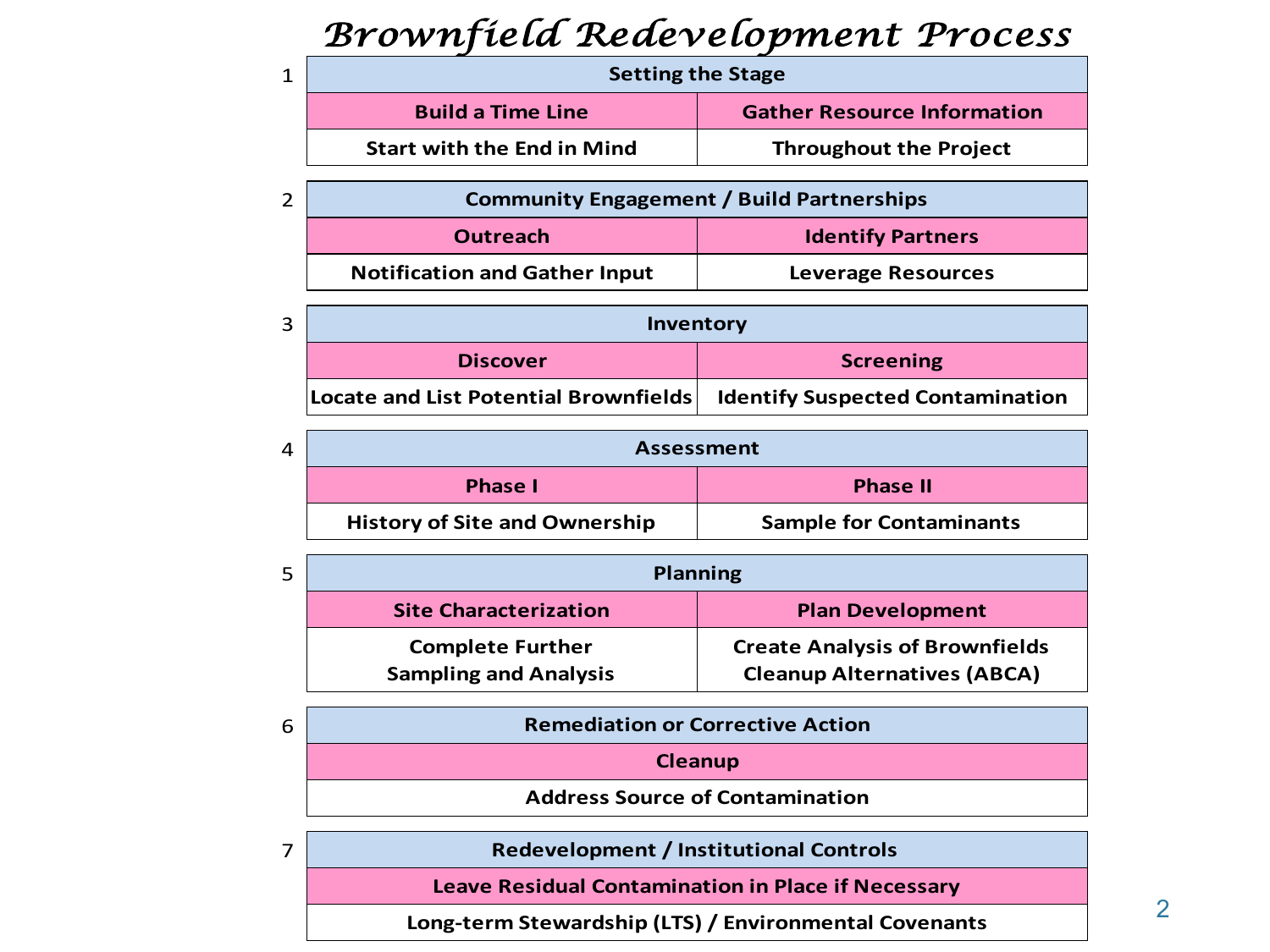### **Stages of Redevelopment**

- 1. Setting the Stage
- 2. Community Engagement / Building Partnerships
- 3. Inventory
- 4. Assessment
- 5. Planning / ABCA
- 6. Remediation or Corrective Action
- 7. Redevelopment Institutional Controls

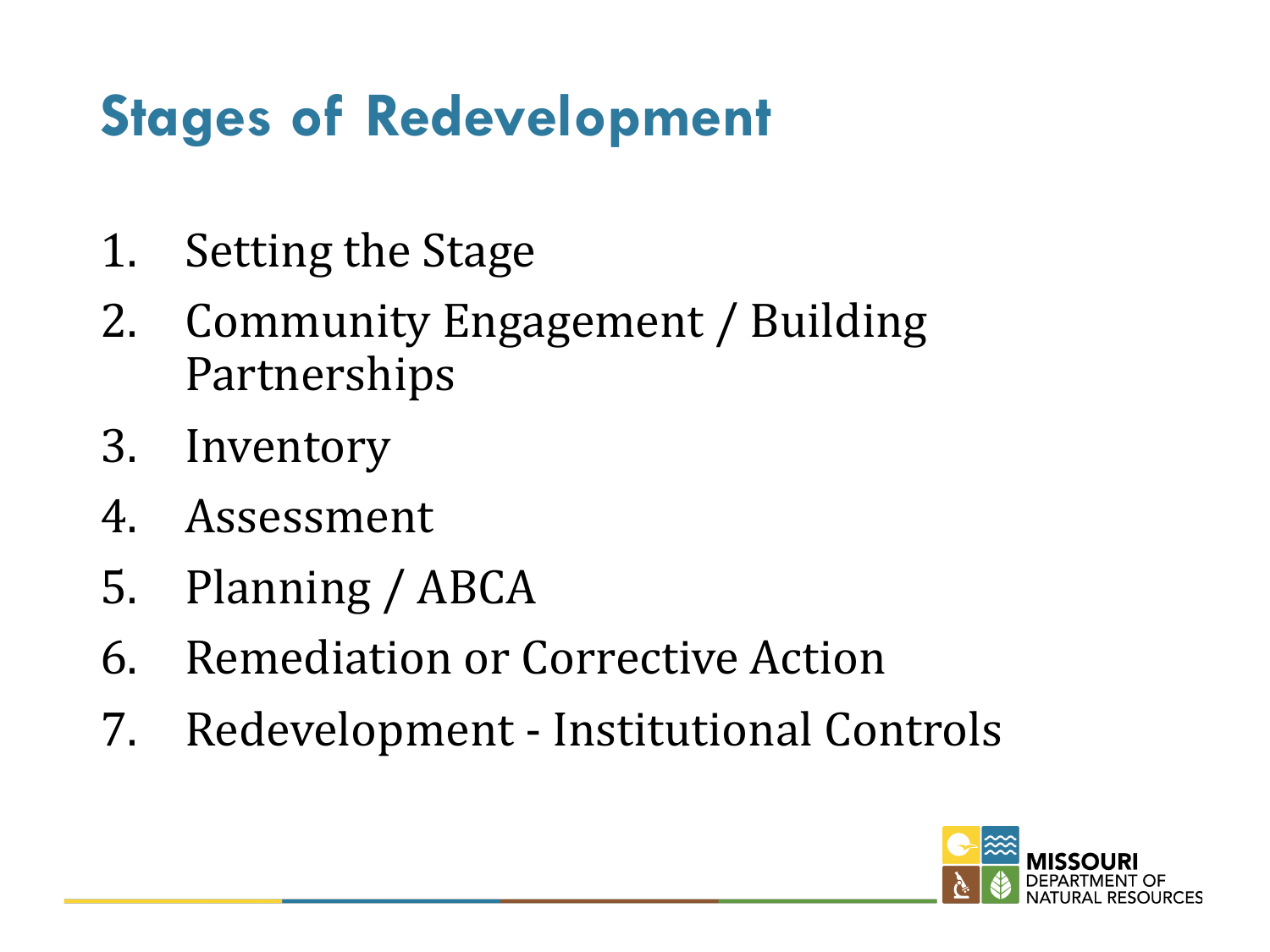| <b>Setting the Stage</b>   |                                    |
|----------------------------|------------------------------------|
| <b>Build a Time Line</b>   | <b>Gather Resource Information</b> |
| Start with the End in Mind | <b>Throughout the Project</b>      |

A

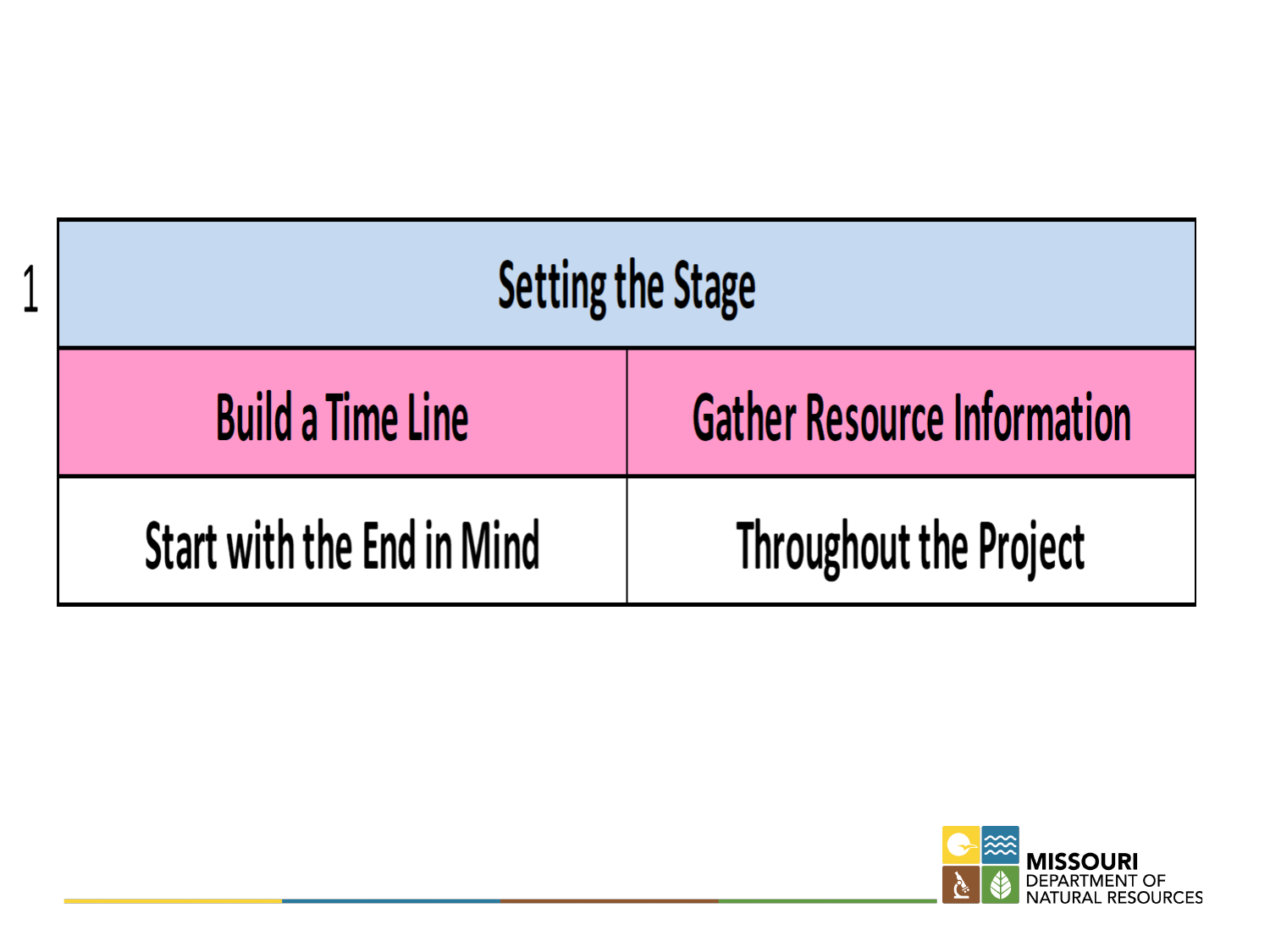#### **Activities at this first stage include:**

- Basic work in identifying your ultimate redevelopment outcome
- Begin by researching and gathering information about potential resources
- Build a timeline

- Yourself
- Other like-minded people
- Community leaders

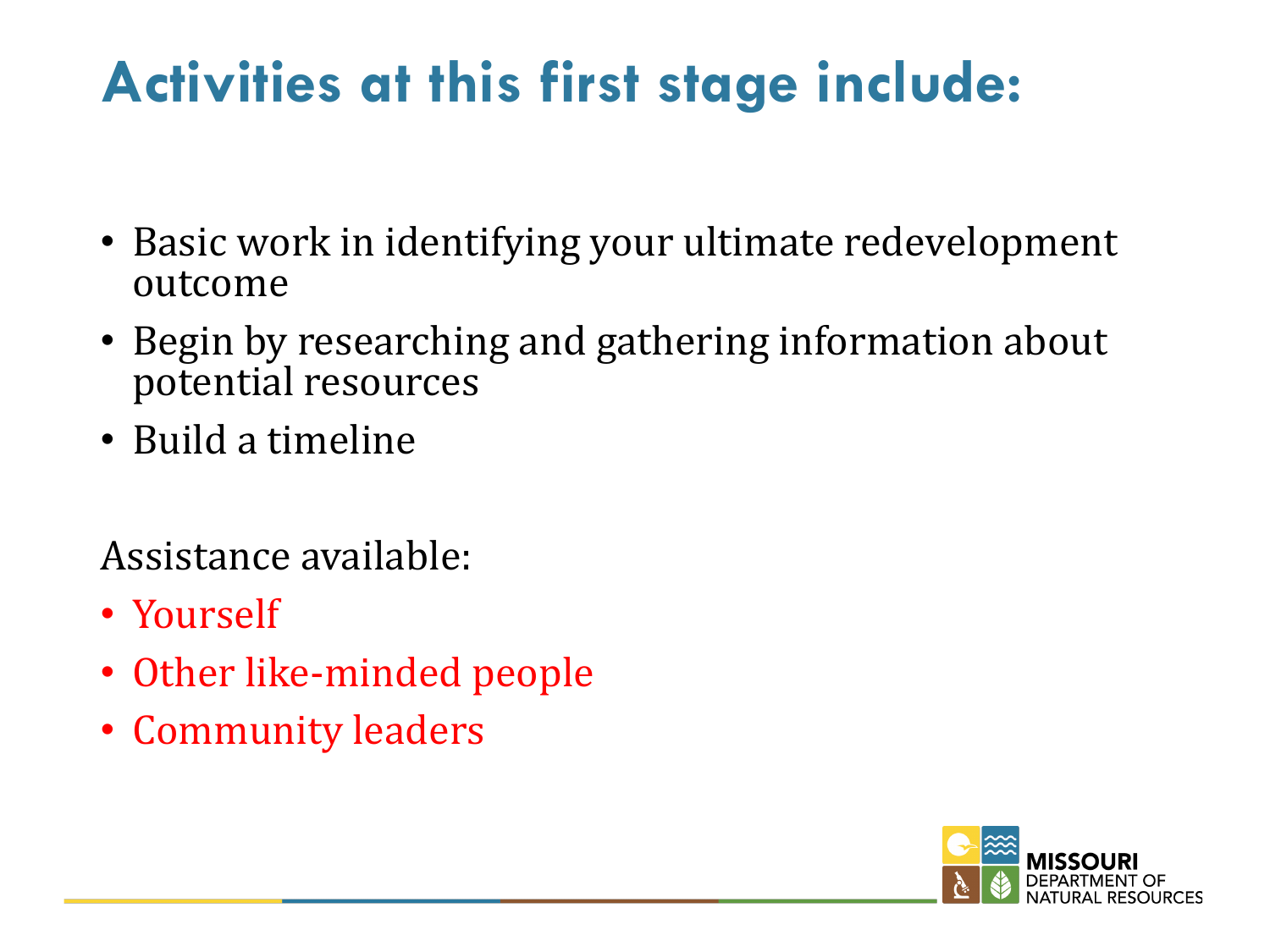#### Gathering Information and Building Partnerships

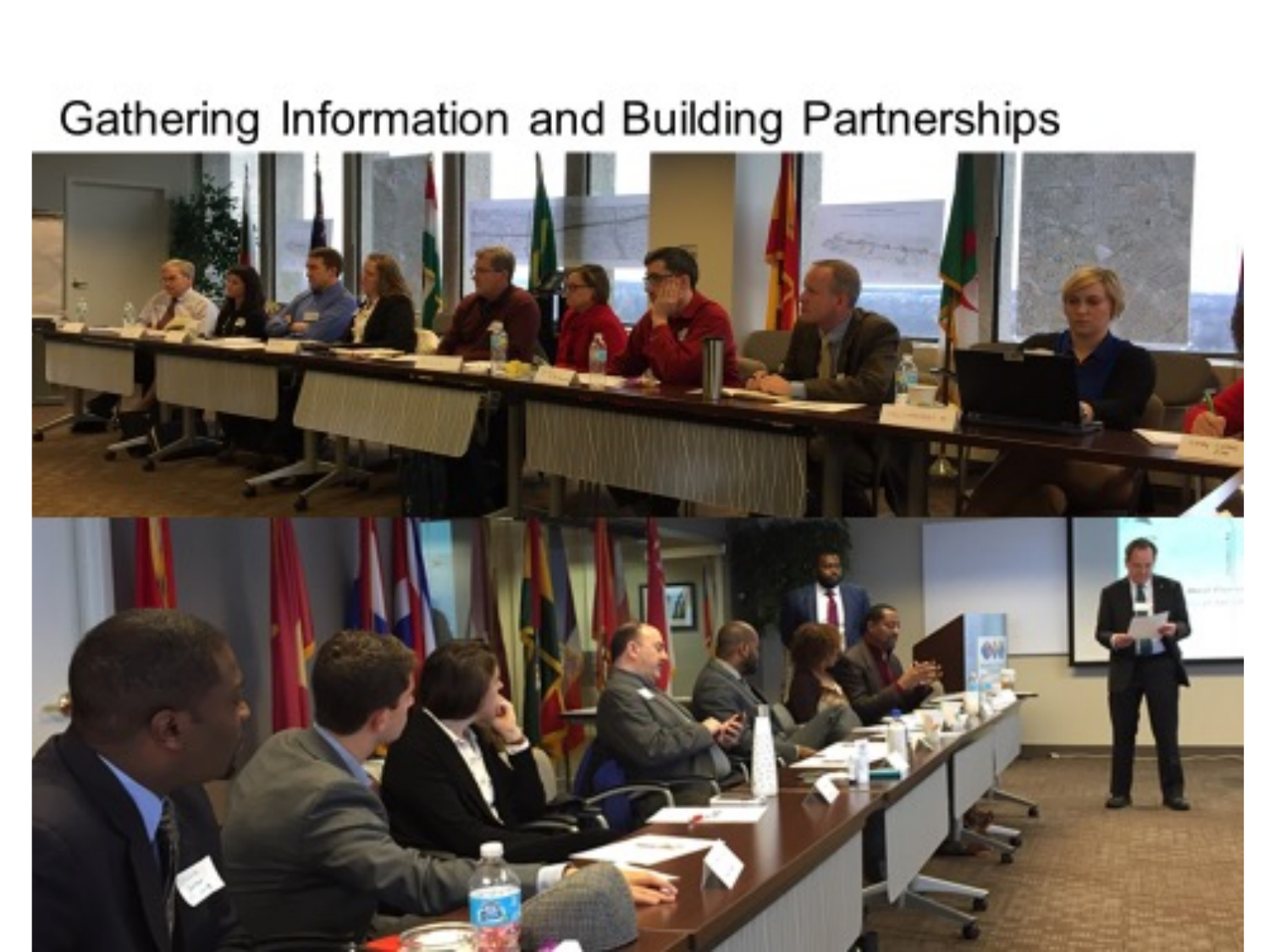| <b>Community Engagement / Build Partnerships</b> |                          |
|--------------------------------------------------|--------------------------|
| Outreach                                         | <b>Identify Partners</b> |
| <b>Notification and Gather Input</b>             | Leverage Resources       |

า

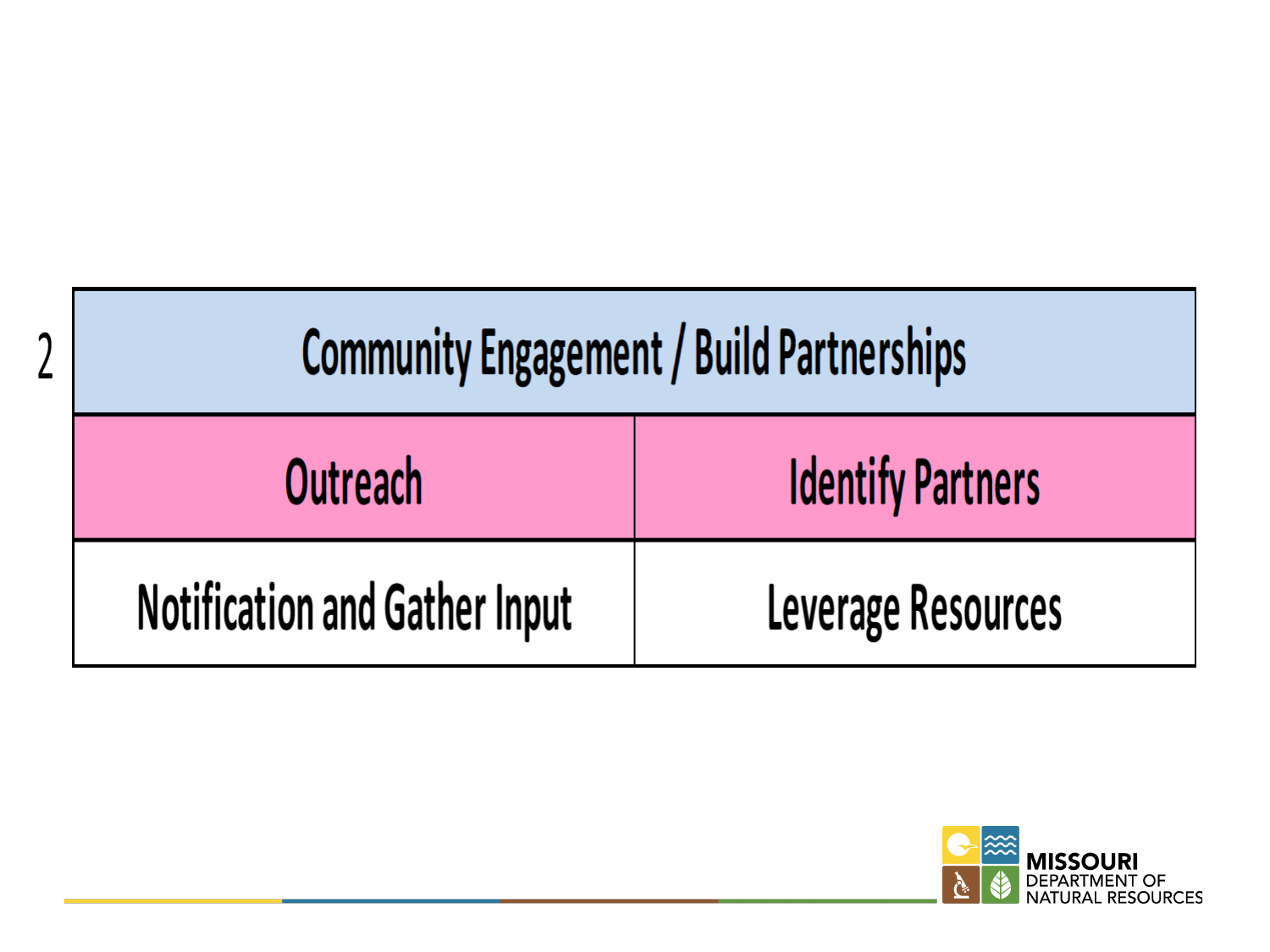### **Activities at this second stage include:**

- Outreach to the community members
- Notification
- Request input
- Building partnerships and identifying leveraged dollars and in-kind services

- K-State TAB
- Missouri Community Betterment
- CDFA Technical Assistance Program
- Sustainable Strategies DC
- Missouri Main Street Program
- EPA Office of Community Revitalization
- Regional Councils of Government

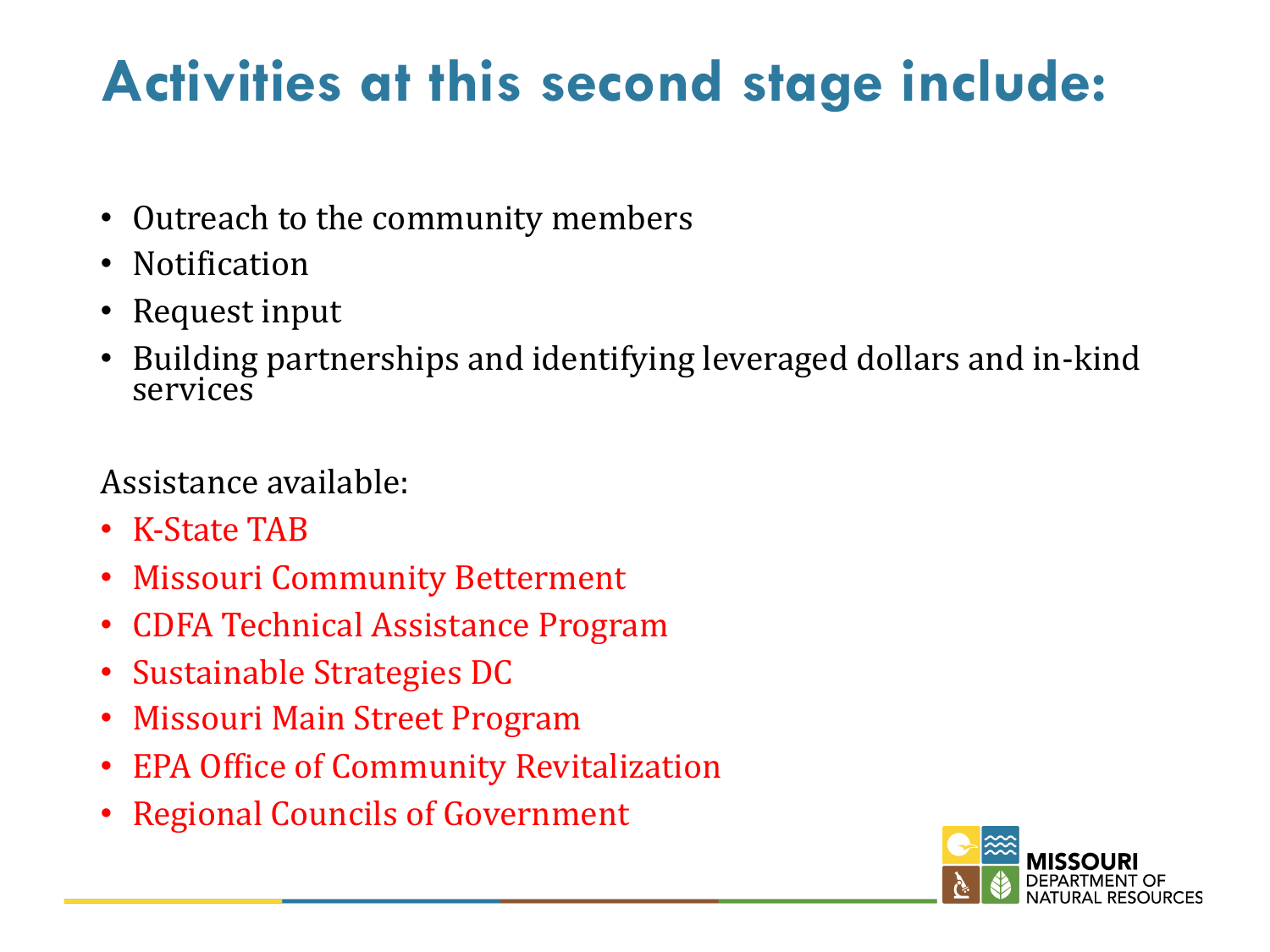| Inventory                                                                |                  |
|--------------------------------------------------------------------------|------------------|
| <b>Discover</b>                                                          | <b>Screening</b> |
| Locate and List Potential Brownfields   Identify Suspected Contamination |                  |

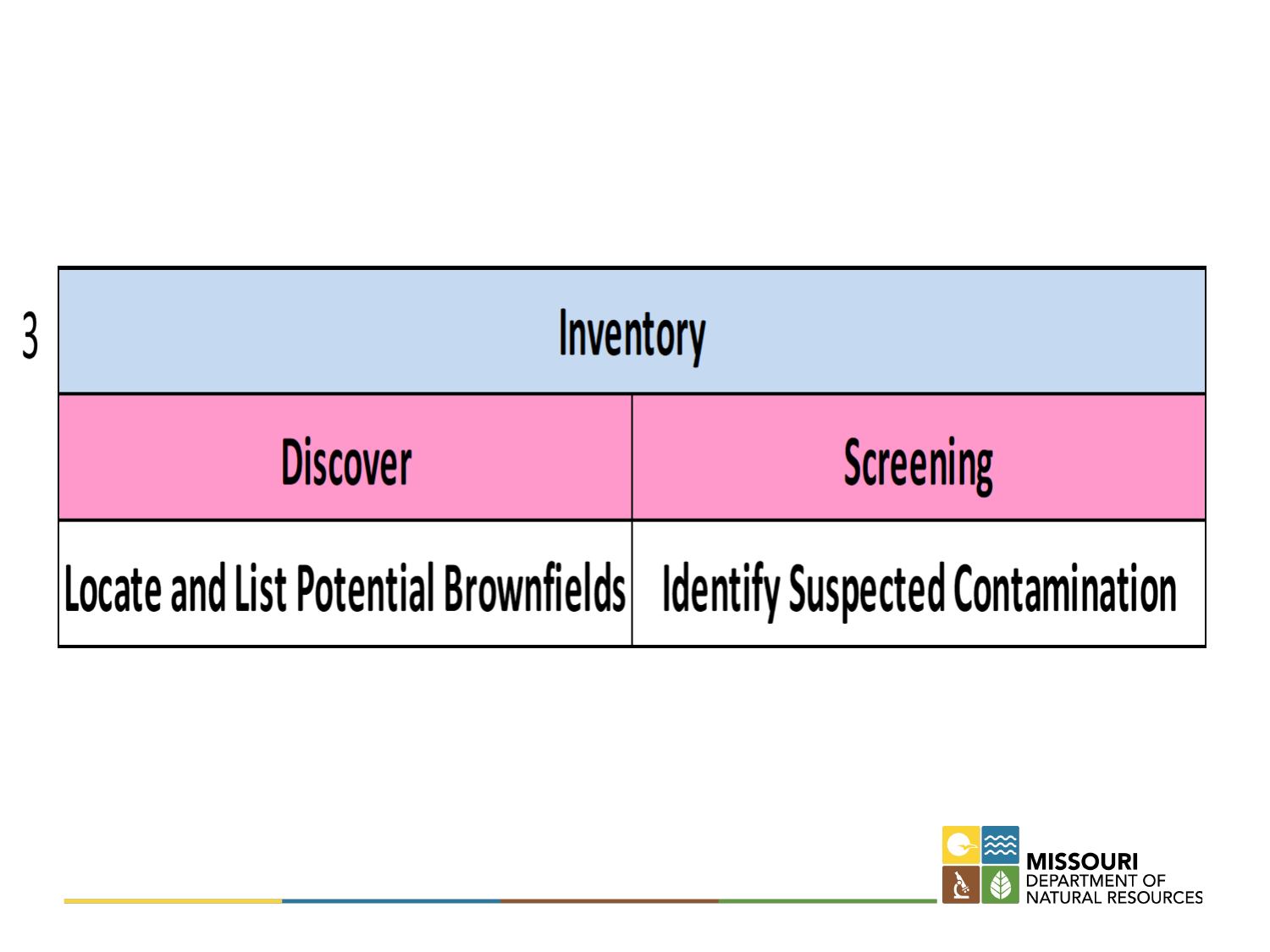#### **Activities at this third stage include:**

- Discovery of brownfield locations
- Screening for potential problems

- MoDNR Brownfield Area Wide Inventory
- EPA Brownfield Assessment Grant Competition

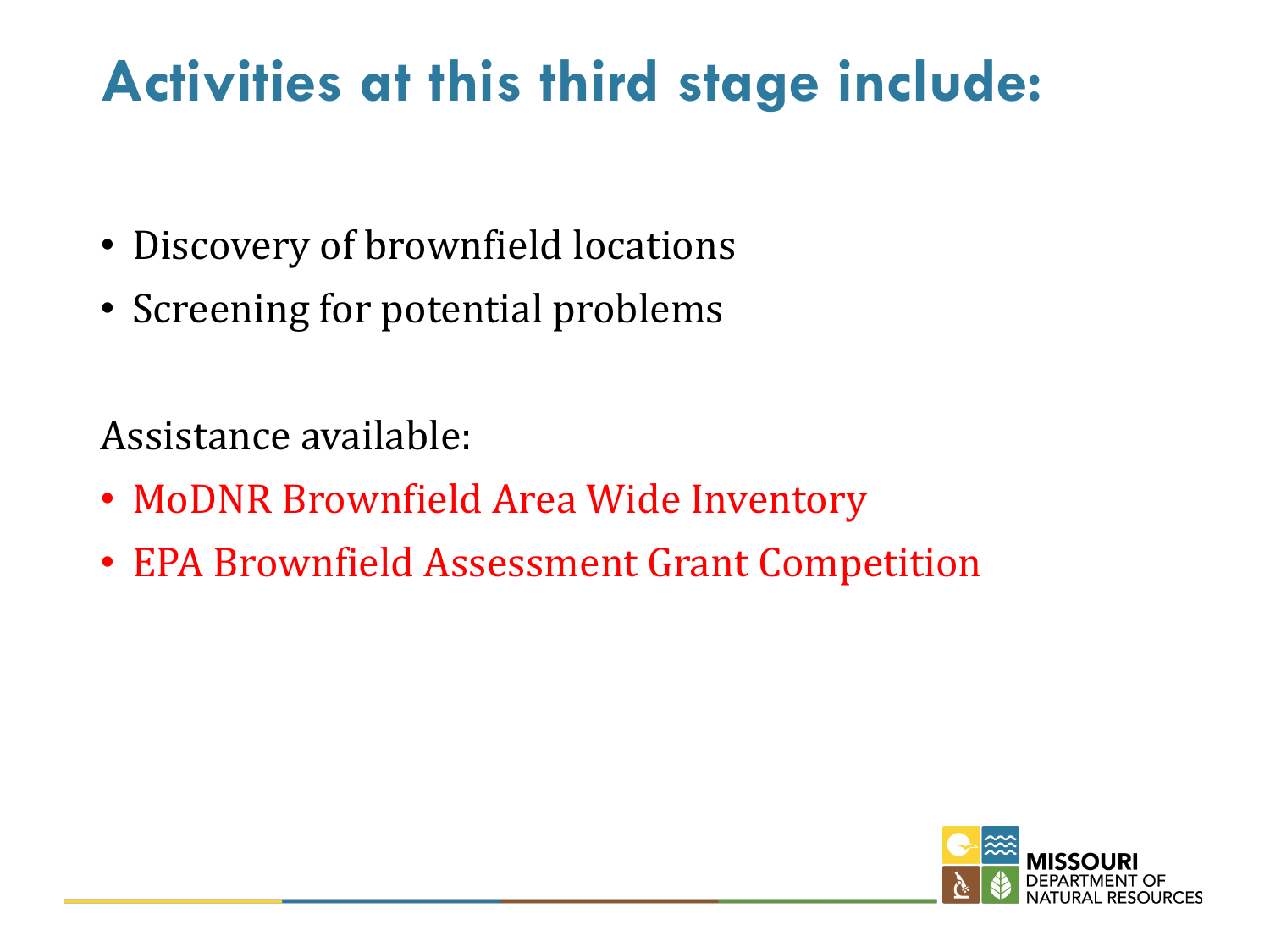| <b>Assessment</b>                    |                                |
|--------------------------------------|--------------------------------|
| Phase I                              | <b>Phase II</b>                |
| <b>History of Site and Ownership</b> | <b>Sample for Contaminants</b> |

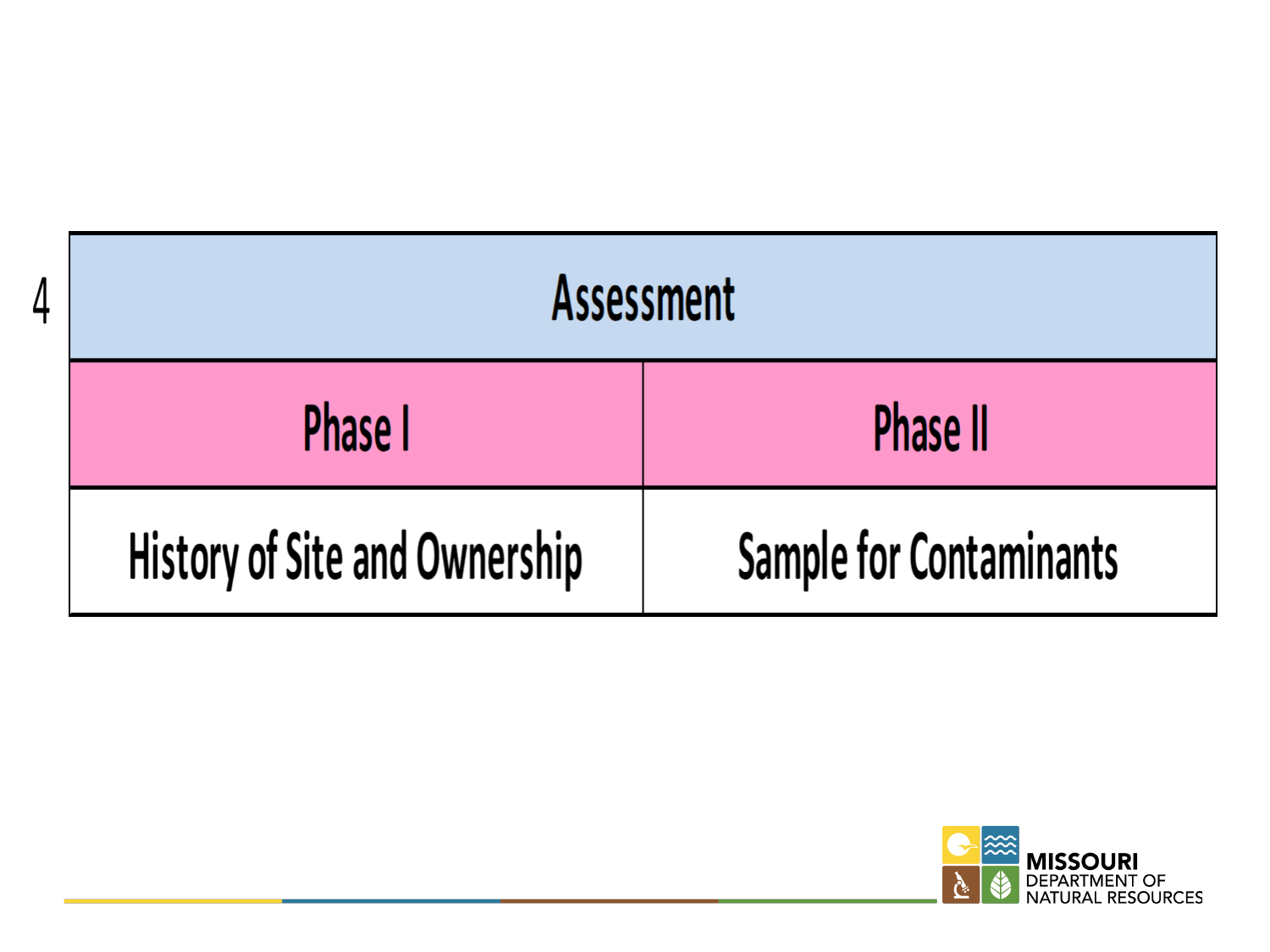### **Activities at this fourth stage include:**

- Phase I and Phase II
- Environmental Assessments

- MoDNR Site Specific Assessments
- EPA Brownfields Assessment Grant Competition
- EPA Targeted Brownfield Assessments

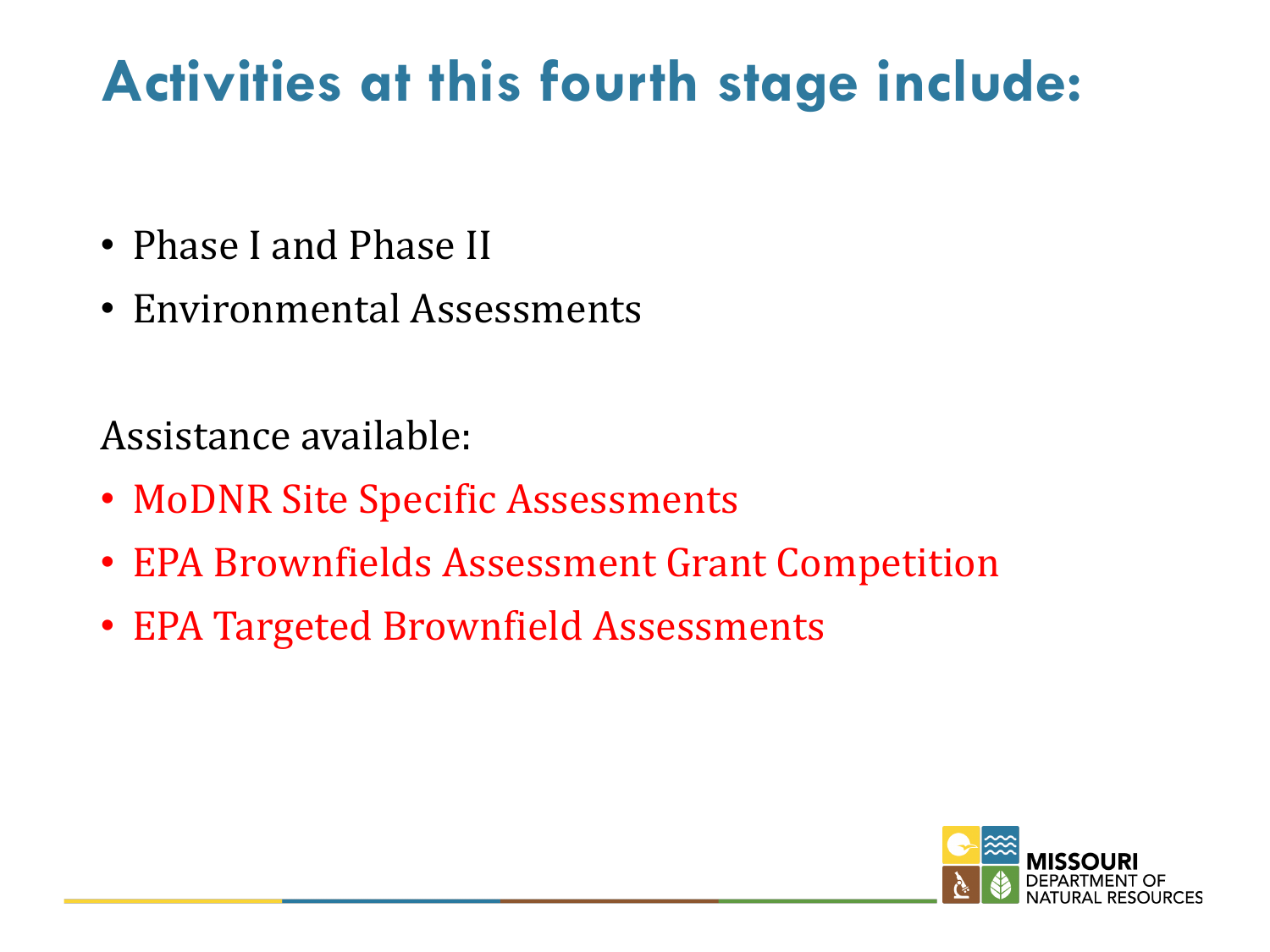| <b>Planning</b>                                         |                                                                             |
|---------------------------------------------------------|-----------------------------------------------------------------------------|
| <b>Site Characterization</b>                            | <b>Plan Development</b>                                                     |
| <b>Complete Further</b><br><b>Sampling and Analysis</b> | <b>Create Analysis of Brownfields</b><br><b>Cleanup Alternatives (ABCA)</b> |

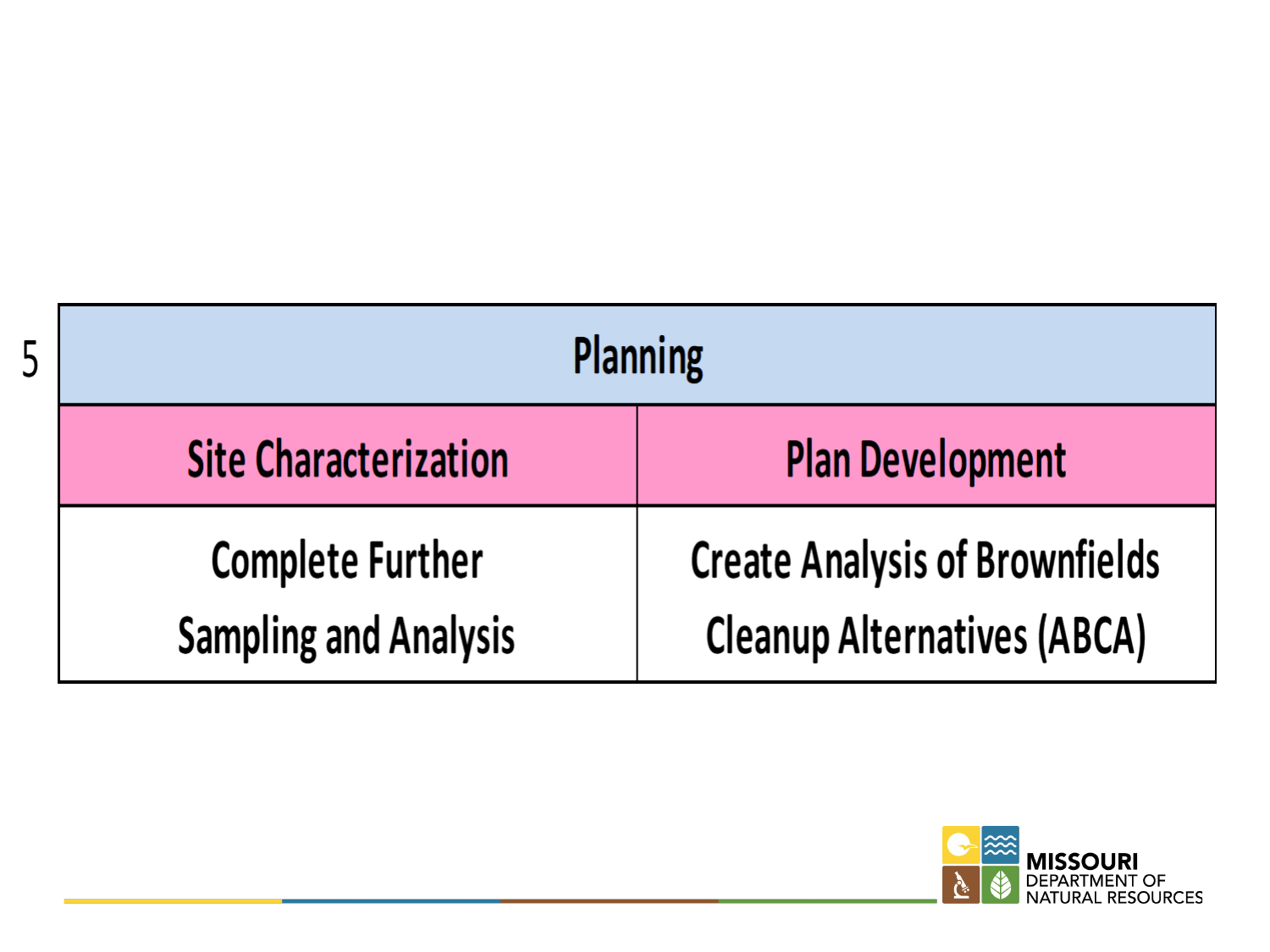#### **Activities at this fifth stage include:**

- Updated Assessments
- Site Characterization
- Analysis of Brownfields Cleanup Alternatives

- MoDNR Brownfields Assessment Program
- EPA Targeted Brownfield Assessments

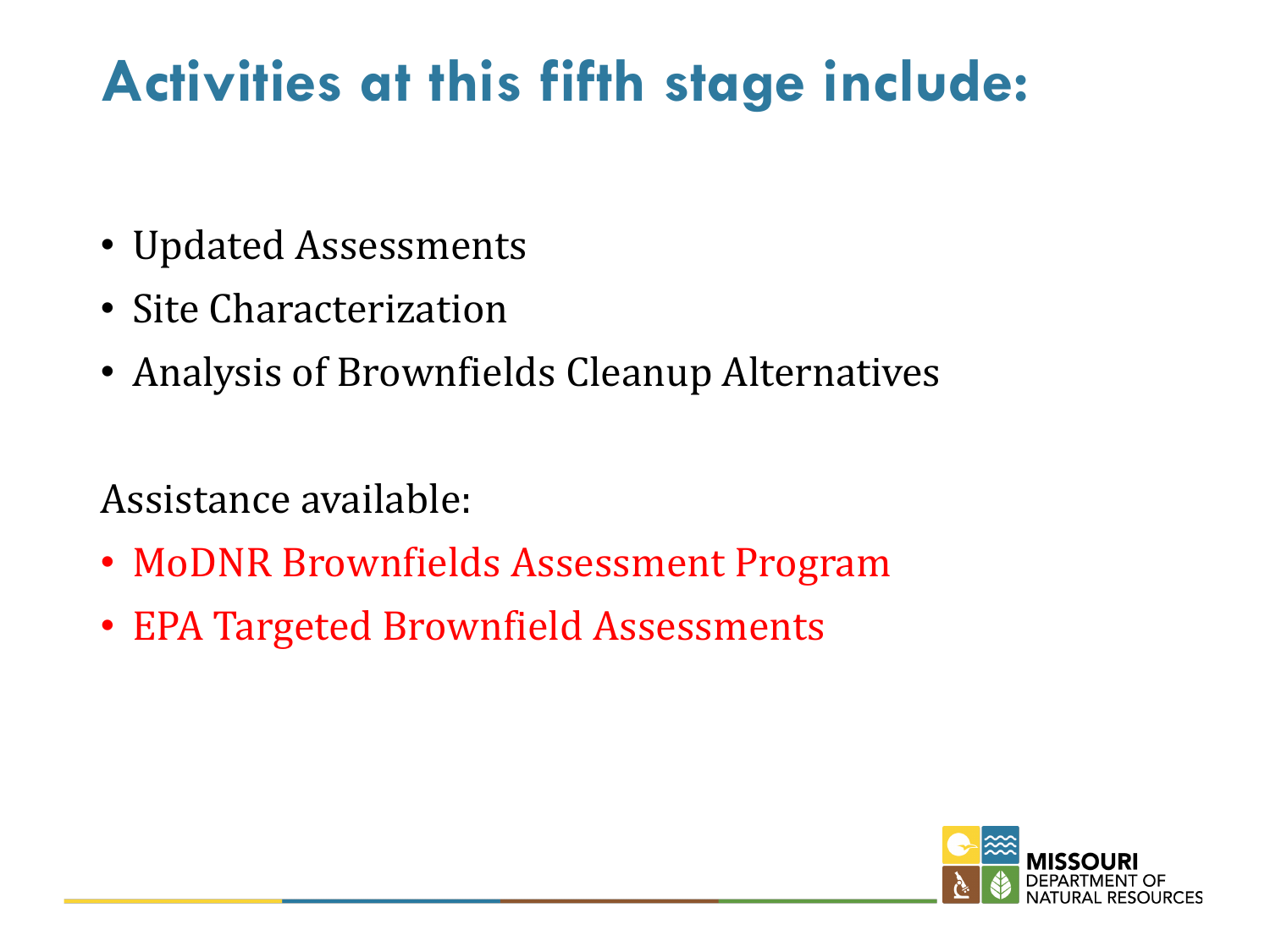

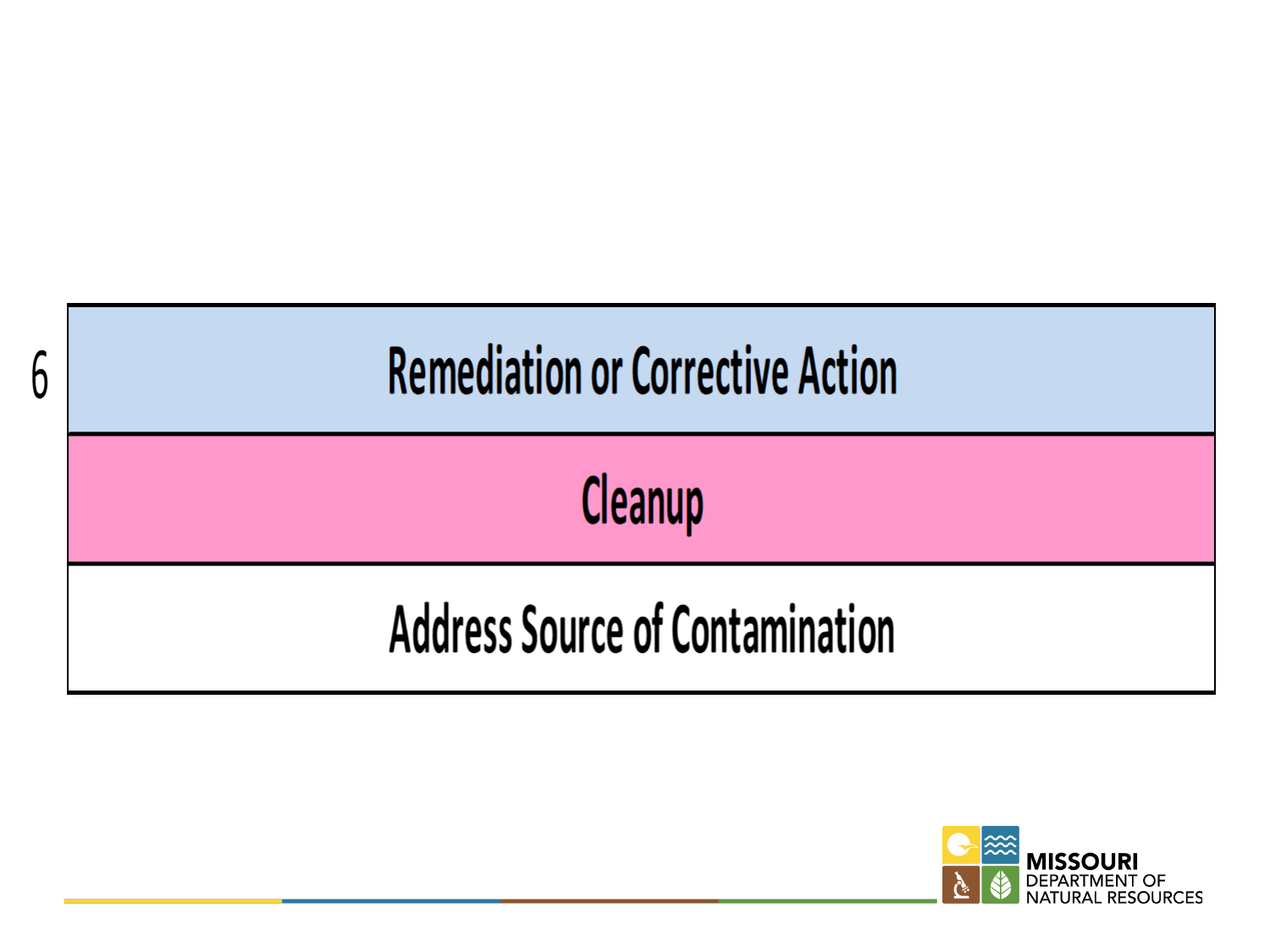### **Activities at this sixth stage include:**

• Cleanup / Remediation / Protection

- MoDNR Water Protection Program
- MoDED State Tax Credits Brownfields
- EPA Cleanup Grant Competition
- USDA Rural Development
- U.S. DOT BUILD Discretionary Grants

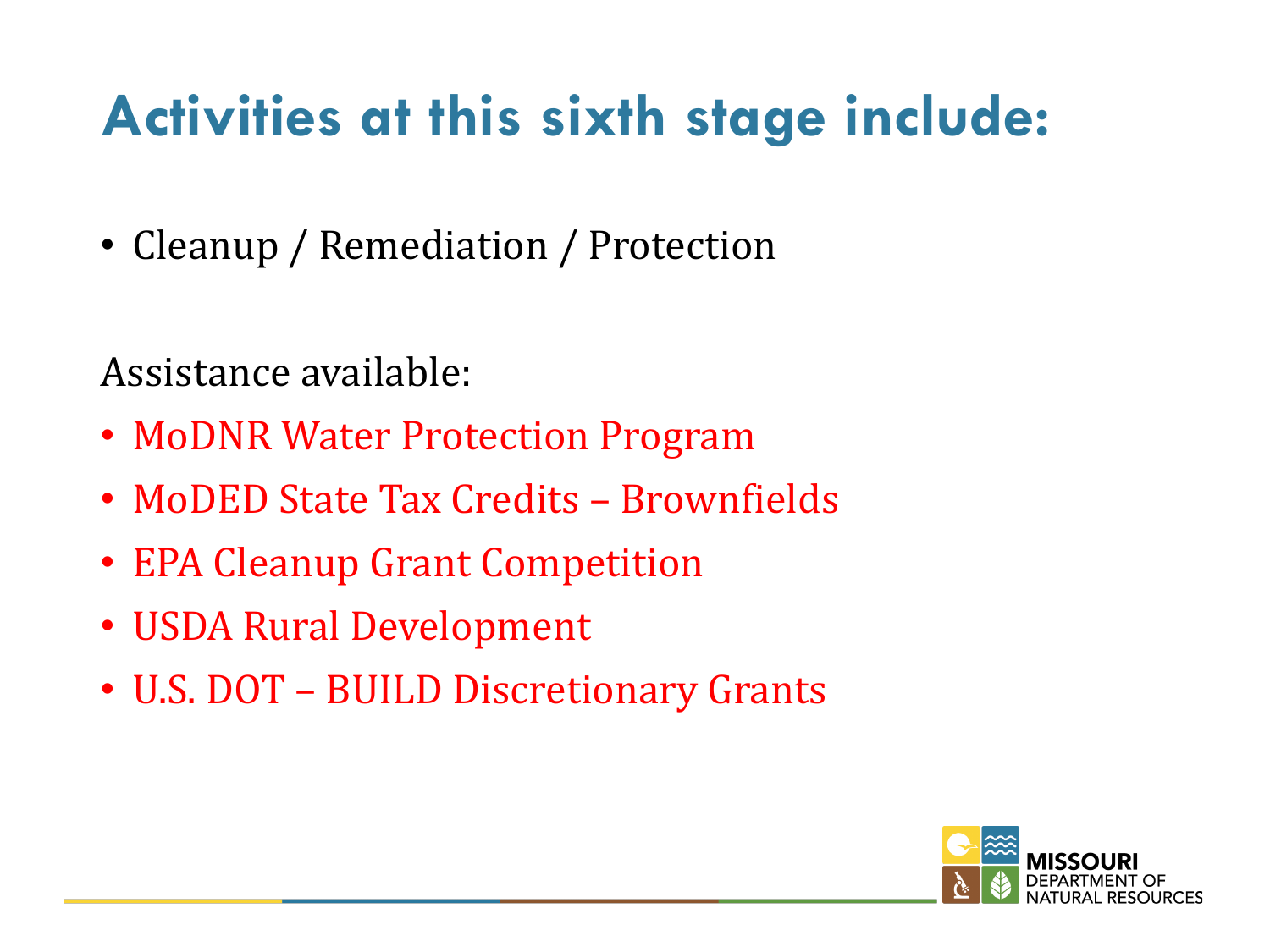Redevelopment / Institutional Controls

Leave Residual Contamination in Place if Necessary

Long-term Stewardship (LTS) / Environmental Covenants

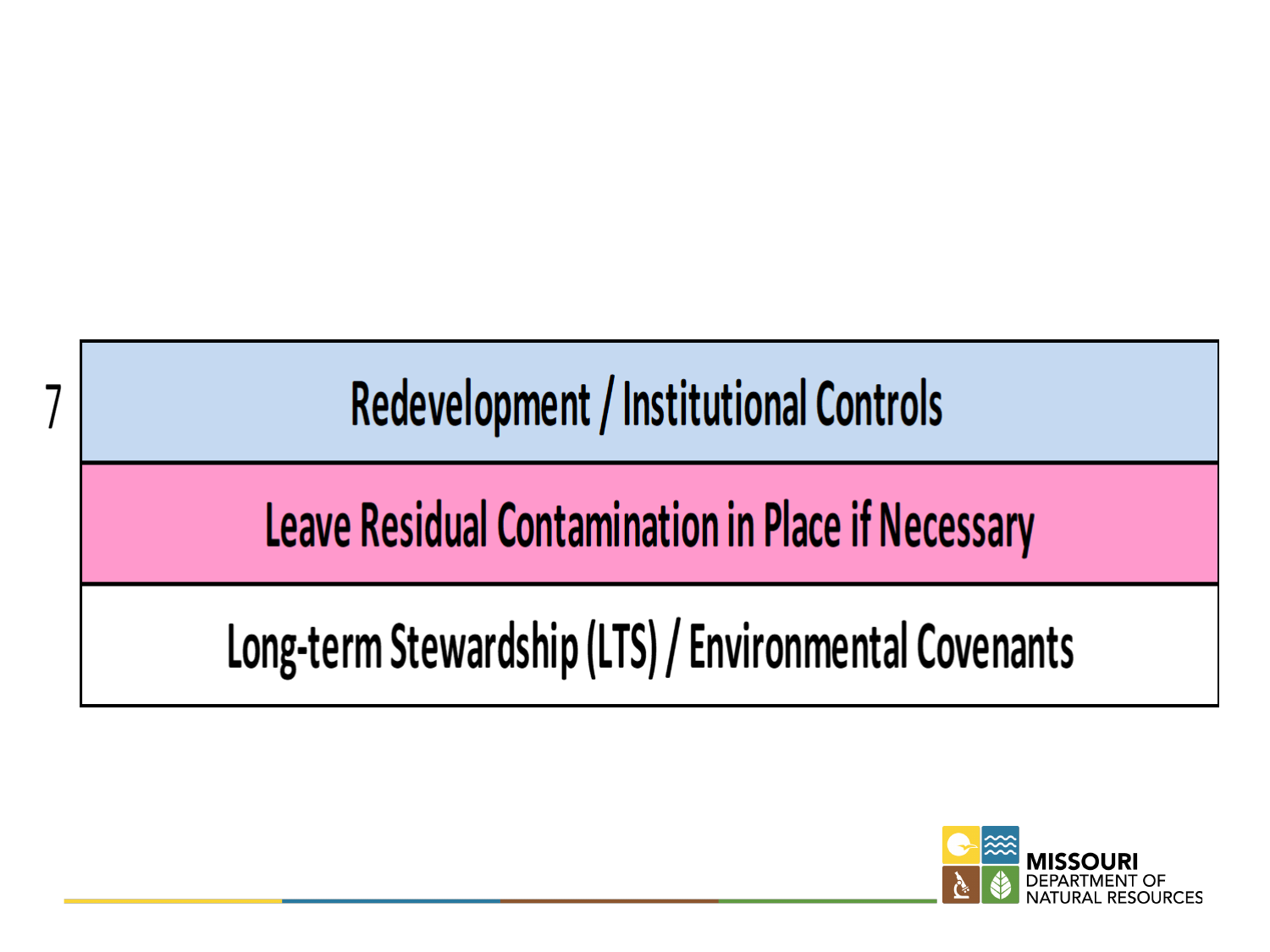### **Activities at this stage include:**

- Redevelopment
- Implementation of Institutional Controls if necessary

- State Historic Tax Credits
- Federal Historic Tax Credits
- Community Development Block Grants (CDBG)
- Housing and Urban Development (HUD)

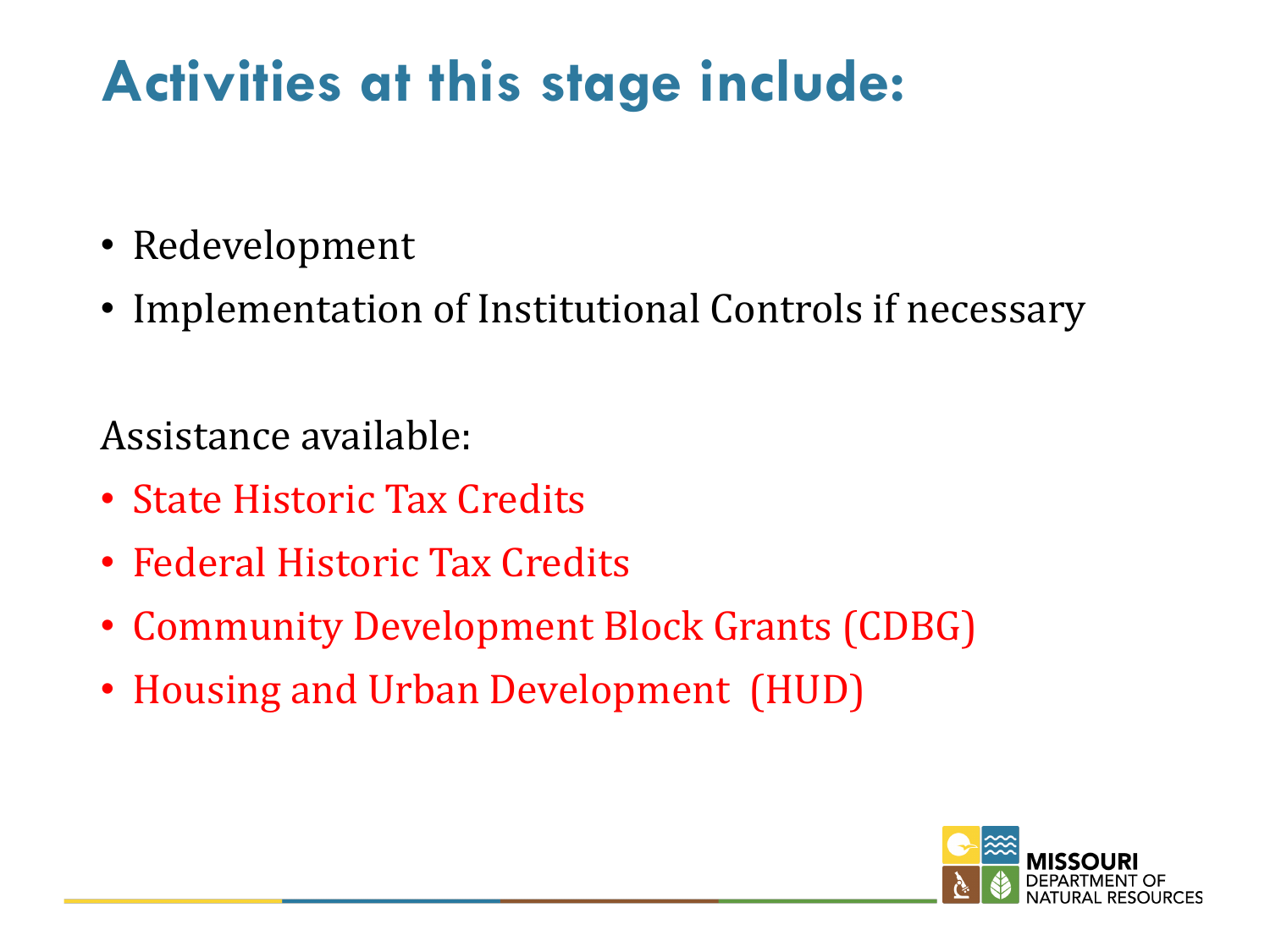Many other organizations have funds or technical assistance available.

### Your project may be eligible for one of these opportunities.

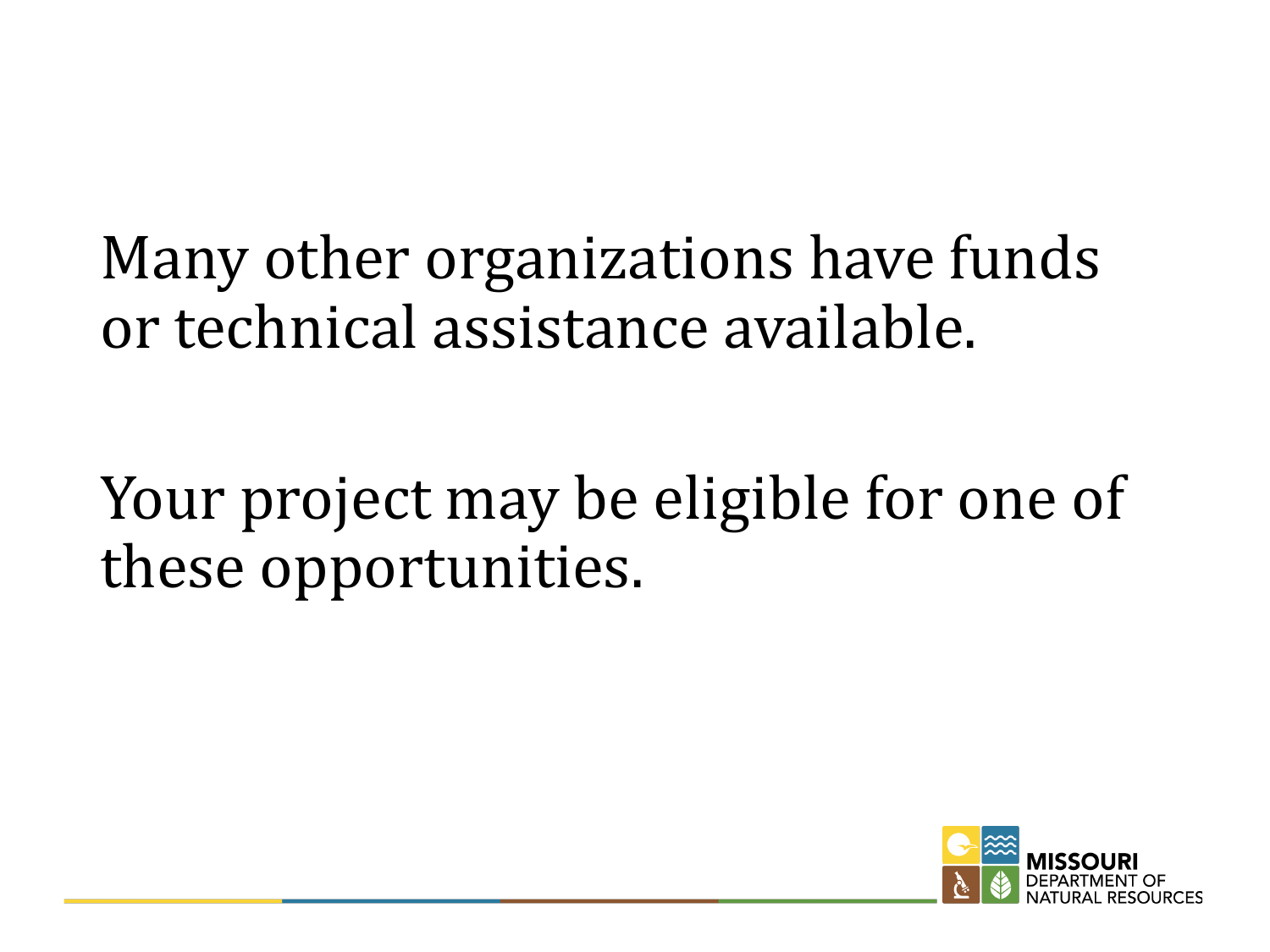## **Related Organizations/Opportunities**

- Petroleum Storage Tank Insurance Fund (PSTIF)
- Federal Leaking Underground Storage Tank (UST) Fund
- Missouri Works Program
- Opportunity Zones
- MoDNR Energy Loan Program
- State Parks Outdoor Recreation Grants

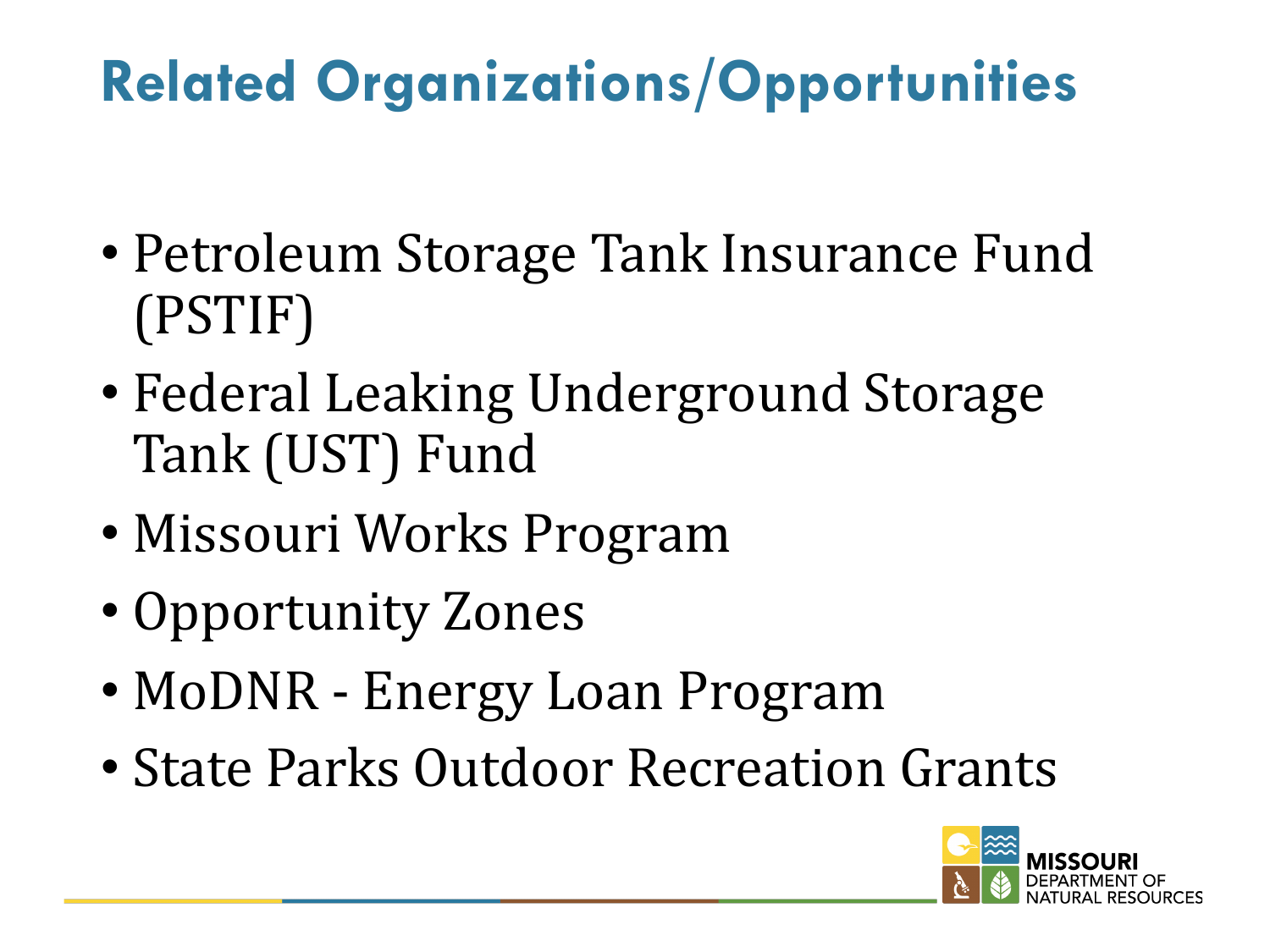#### **More Resources and Opportunities**

- Governmental Opportunities
- Non-Governmental Organizations
- Utility Companies
- Insurance Policies
- Many Additional Sources
- Keep Searching

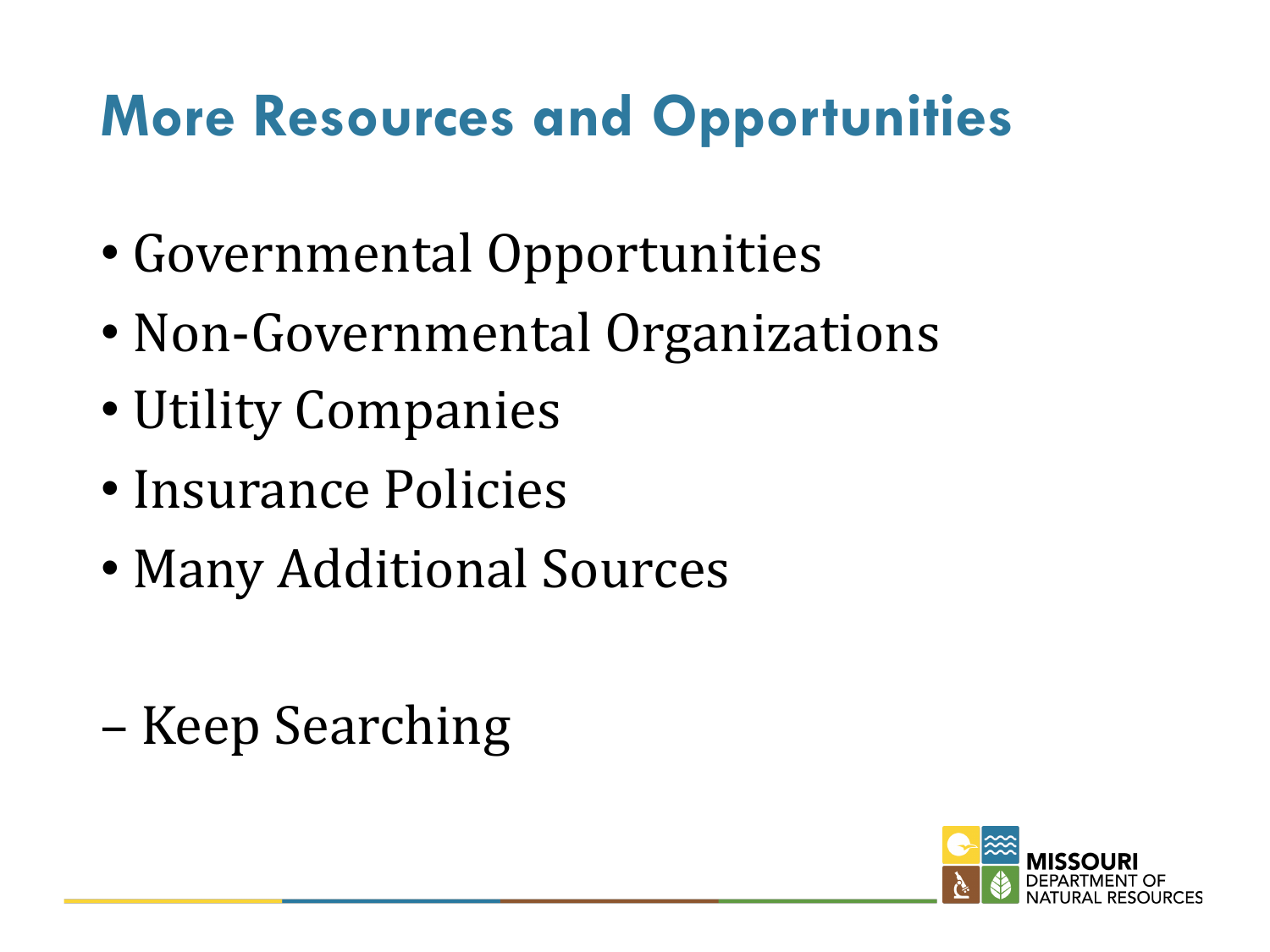Lots of assistance

**is available –** 

#### **you** just need to

#### **think outside the box**

and keep looking.